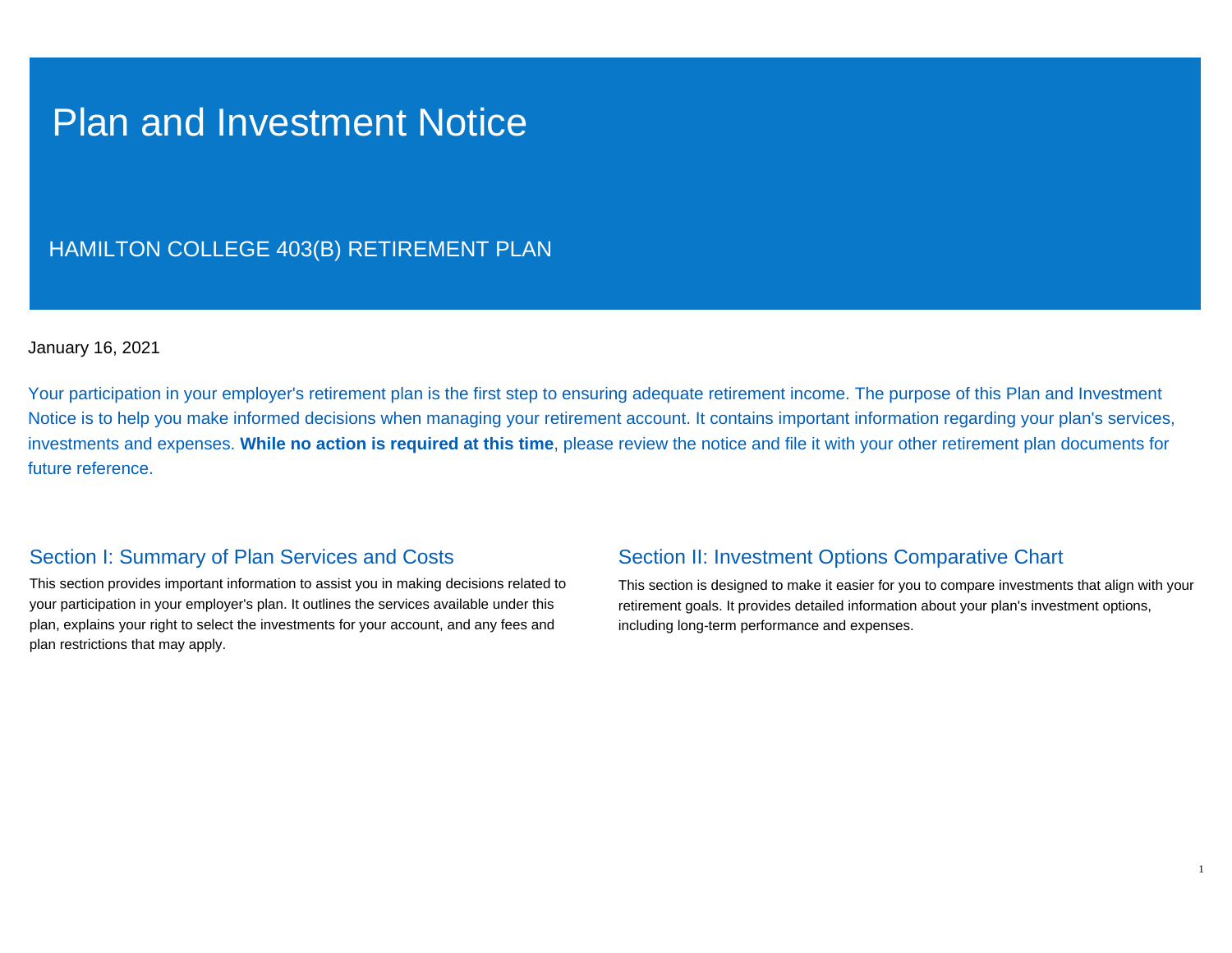# Summary of Plan Services and Costs

TIAA has been selected to provide retirement services and investment options to employees in the plan. There are costs associated with these services and investments, some of which may be paid by you. In addition to explaining how to direct your investments, this section details the administrative and individual expenses associated with your plan.

## **HOW TIAA RECORDKEEPS YOUR PLAN**

TIAA provides recordkeeping services for your employer's plan which includes:

- HAMILTON COLLEGE 403(B) RETIREMENT PLAN Plan ID 150587
- HAMILTON COLLEGE 403(B) RETIREMENT PL (EE CONTRIBUTIONS) Plan ID 150590

Each of the above plans may offer different services and investments and may assess different fees. If you currently have a TIAA account, your quarterly statement lists the plan(s) that you have. If you do not have an account, please contact your employer to determine which plans apply to you.

### **RIGHT TO DIRECT INVESTMENTS**

You may specify how your future contributions to the retirement plan are invested or make changes to existing investments in your plan as described in the Summary Plan Document. These changes can be made:

- 1. Online by visiting **TIAA.org**
- 2. By phone at **800 842-2252**, weekdays, 8 a.m. to 10 p.m. (ET)

### **RESTRICTIONS**

Changes to existing investments usually take place at the close of the business day if a change is requested prior to 4:00 p.m. (ET). Refer to Section ll: Investment Options Comparative Chart for investment-specific restrictions.

## **ADDITIONAL RIGHTS AND PRIVILEGES**

Certain investments that you may hold may give you the opportunity to vote on proposals. If and when such opportunities arise, you will receive a notice with the instructions on how to take advantage of what is being offered.

### **INVESTMENT OPTIONS**

A variety of investment options are available in the plan. Please refer to Section II: Investment Options Comparative Chart for a current list of investment options available to you. Additional information, as well as up-to-date investment performance, is available online at [www.TIAA.org/planinvestmentoptions](http://www.tiaa-cref.org/planinvestmentoptions). After entering a plan ID, 150587, 150590, you'll be directed to plan and investment information.

### **COST OF PLAN SERVICES**

There are three categories of services provided to your plan:

## **1. GENERAL ADMINISTRATIVE SERVICES**

General administrative services include recordkeeping, legal, accounting, consulting, investment advisory and other plan administration services. Some of the expenses for general administrative services are fixed and other expenses such as legal or accounting may vary from year to year. These costs are allocated to each participant in a uniform way.

In addition to investment expenses you pay, there is a Plan Servicing Fee charged to specific investments which is used to pay for your Plan's record keeping and other plan services. Also, your Plan provides credits to certain investments so that plan participants share equally in the cost of such expenses. For more details, please refer to the "Shareholder Fees & Restrictions" column of Table 1 in Section II: Investment Options Comparative Chart. Applies to all plans.

### **2. SPECIFIC INVESTMENT SERVICES**

Each investment offered within the plan charges a fee for managing the investment and for associated services. This is referred to as the expense ratio and is paid by all participants in that investment in proportion to the amount of their investment. The specific expense ratio for each plan designated investment option is listed in Section II: Investment Options Comparative Chart.

### **3. PERSONALIZED SERVICES**

Personalized services provide access to a number of plan features and investments that you pay for, only if you use them. The personalized services used most often are:

| <b>Collateralized Loans</b>            | The cost to you based upon the difference<br>between what you earn on collateral and what<br>you pay in interest. This applies to plan(s):<br>150590                                                                     |
|----------------------------------------|--------------------------------------------------------------------------------------------------------------------------------------------------------------------------------------------------------------------------|
| Loan Maintenance                       | \$25.00 annual fee per active loan. This applies<br>to plan(s): 150587 150590                                                                                                                                            |
| Retirement Plan Loan - Origination Fee | No charge for general purpose or residential<br>loans until September 22, 2020; after the fee<br>waiver expires, \$75 for general purpose and<br>\$125 for residential loans. This applies to plan<br>(s): 150587 150590 |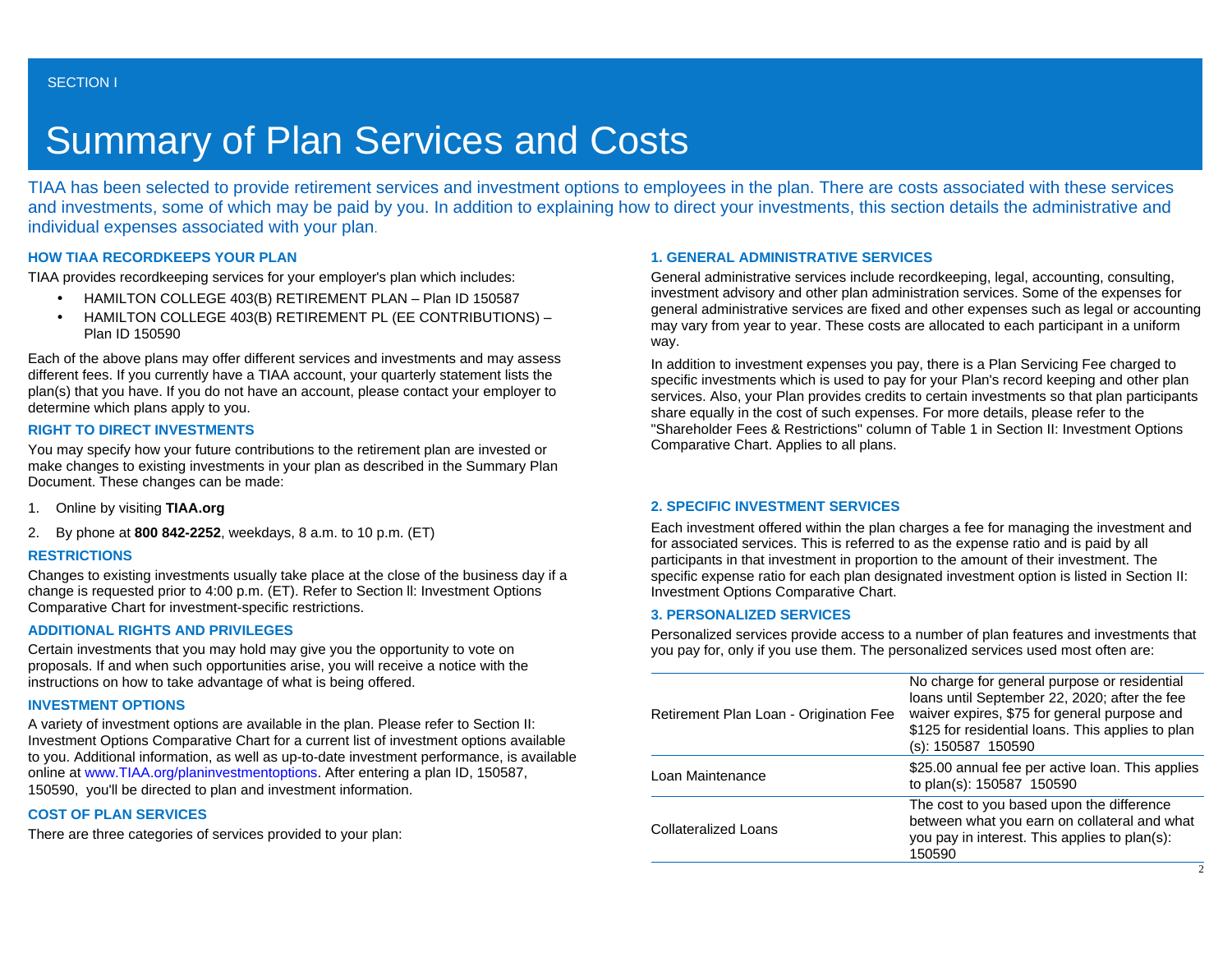## SUMMARY OF PLAN SERVICES AND COST

| <b>SECTION</b> |  |
|----------------|--|
|                |  |

| Qualified Domestic Relations Orders<br>(QDRO)                                         | No charge                                                                                                                       |
|---------------------------------------------------------------------------------------|---------------------------------------------------------------------------------------------------------------------------------|
| Sales Charges, Purchase, Withdrawal<br>And Redemption Fees For Certain<br>Investments | Certain charges may apply. See Section II:<br>Investment Options Comparative Chart or the<br>prospectus for applicable charges. |
|                                                                                       |                                                                                                                                 |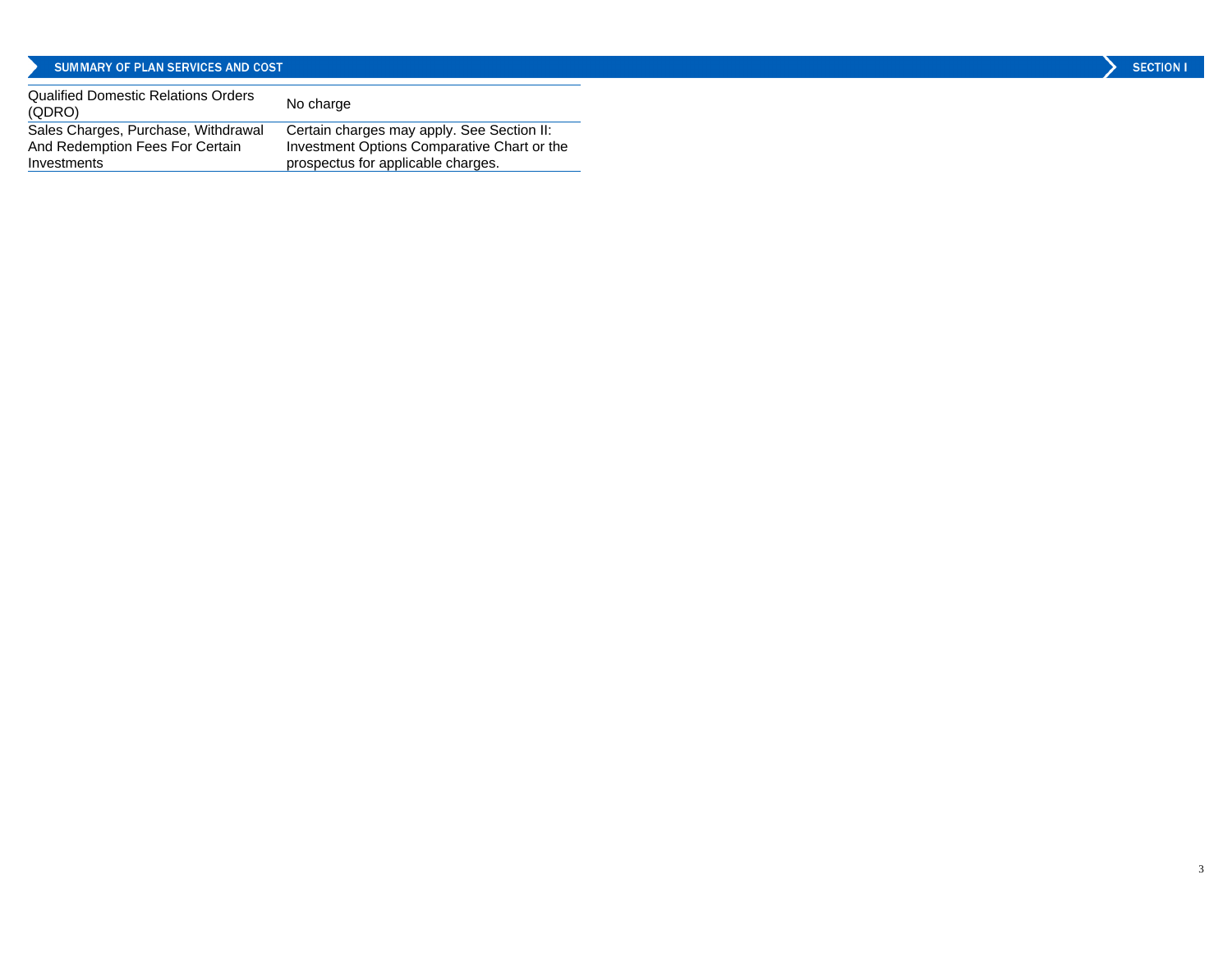# Investment Options Comparative Chart

Your plan offers a variety of professionally managed investments. One of the benefits of the plan is that you get to decide how your contributions are invested. When making investment decisions, you should keep in mind how long you have until retirement, your tolerance for risk, how this retirement plan fits into your overall financial picture, and the impact of fees. The information on the following pages will help you compare the investment options and make more informed decisions about your retirement plan.

## Part A – Performance and Fee Information

Part A consists of performance and fee information for your plan's investment options. It shows you how well the investments have performed in the past as well as any fees and expenses you will pay if you invest in a particular option.

For more information on the impact of fees and expenses associated with your plan, refer to Section I: Summary of Plan Services and Costs or visit the DOL's website at [www.dol.](http://www.dol.gov/sites/default/files/ebsa/about-ebsa/our-activities/resource-center/publications/a-look-at-401k-plan-fees.pdf) [gov/sites/default/files/ebsa/about-ebsa/our-activities/resource-center/publications/a-look](http://www.dol.gov/sites/default/files/ebsa/about-ebsa/our-activities/resource-center/publications/a-look-at-401k-plan-fees.pdf)[at-401k-plan-fees.pdf](http://www.dol.gov/sites/default/files/ebsa/about-ebsa/our-activities/resource-center/publications/a-look-at-401k-plan-fees.pdf). Fees are only one of many factors to consider when making an investment decision.

## Part B– Annuity Income Information

Part B contains information about the annuity options available within your employer's retirement plan.

## Part A. Performance and Fee Information

The following chart lists your plan's investment options whose value may change based on market fluctuations. When evaluating performance of your variable investment options, you should consider comparing the returns of each investment to an appropriate benchmark, which is includedin the chart. A benchmark is a generally accepted unmanaged group of securities whose performance is used as a standard point of reference to measure and compare investment gains or losses for variable return investments. Keep in mind that you may not invest in the benchmark indexes which are shown for comparative purposes only. For investments that use a blend of stocks and bonds to limit risk, such as Target Date or Multi-Asset funds, a difference from the benchmark may be due to a difference in the proportion of stocks tobonds in the fund when compared to the benchmark. Benchmark information for fixed-return investments is not provided in this chart. Past performance does not indicate how an investment will perform in the future.

For the most up-to-date information about your investment options, prospectuses for available TIAA investments and other helpful resources, visit [www.TIAA.](http://www.tiaa-cref.org/planinvestmentoptions) [org/planinvestmentoptions](http://www.tiaa-cref.org/planinvestmentoptions). After entering a plan ID, 150587, 150590, you'll be directed to plan and investment information.

To request additional plan information or a paper copy of information available online, free of charge, contact TIAA at 800 842-2252 or write to us at TIAA, P.O. Box 1259, Charlotte, NC 28201.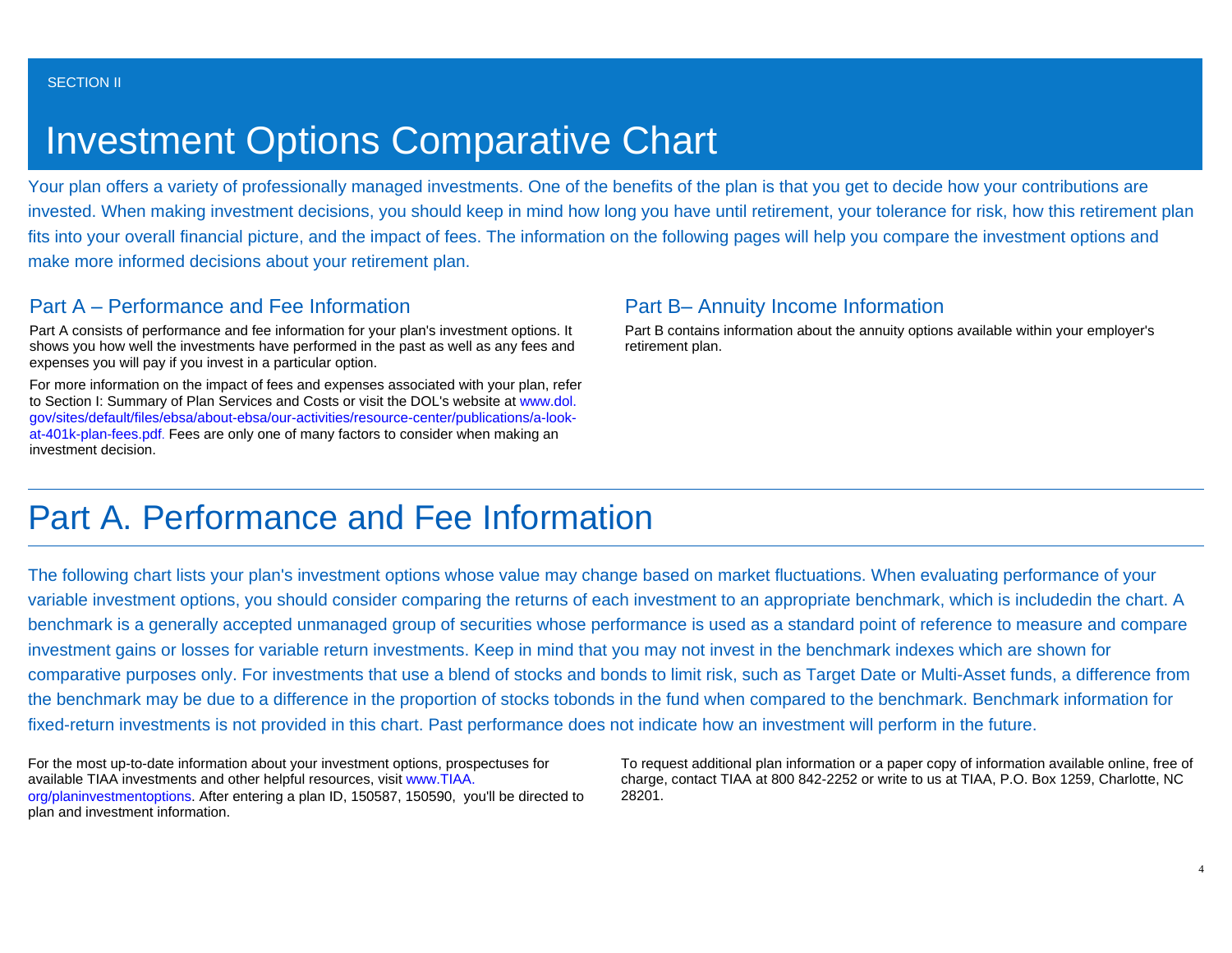## Table 1 – Variable Return Investment Performance as of December 31, 2020

|                                                                               |                                     |                         |                                 | <b>Average Annual Total</b><br><b>Returns/Benchmark</b> |               | <b>Total Annual Operating</b><br>Expenses (%/Per \$1000) |                                    |                 |                                                                                                                                                              |
|-------------------------------------------------------------------------------|-------------------------------------|-------------------------|---------------------------------|---------------------------------------------------------|---------------|----------------------------------------------------------|------------------------------------|-----------------|--------------------------------------------------------------------------------------------------------------------------------------------------------------|
| <b>Investment Name /</b><br><b>Benchmark</b>                                  | <b>Morningstar</b><br>Category      | <b>Ticker</b><br>Symbol | <b>Inception</b><br><b>Date</b> | 1 Yr.                                                   | 5 Yr.         | 10 Yr. or<br><b>Since Inception</b>                      | <b>Gross</b>                       | <b>Net</b>      | <b>Shareholder Fees &amp; Restrictions*</b>                                                                                                                  |
| <b>Equities</b>                                                               |                                     |                         |                                 |                                                         |               |                                                          |                                    |                 |                                                                                                                                                              |
| <b>Mutual Fund</b>                                                            |                                     |                         |                                 |                                                         |               |                                                          |                                    |                 |                                                                                                                                                              |
| <b>Vanguard Emerging</b><br><b>Markets Stock Index Fund</b><br>Admiral        | Diversified<br><b>Emerging Mkts</b> | <b>VEMAX</b>            | 06/23/2006                      |                                                         | 15.24% 11.70% | 3.12%                                                    | 0.14%<br>\$1.40                    | 0.14%<br>\$1.40 | Available in all plans.<br>An annual plan servicing fee of 00.12% is charged<br>and deducted on a quarterly basis. This applies to<br>plan(s): 150587 150590 |
| <b>MSCI EM NR USD</b>                                                         |                                     |                         |                                 | 18.31% 12.81%                                           |               | 3.63%                                                    |                                    |                 | Round Trip: You cannot exchange into the fund<br>within 30 calendar days of exchanging out of the<br>fund.                                                   |
| <b>TIAA-CREF International</b><br><b>Equity Index Fund</b><br>Institutional   | Foreign Large<br>Blend              | <b>TCIEX</b>            | 10/01/2002                      | 8.14%                                                   | 7.71%         | 5.70%                                                    | 0.06%<br>\$0.60                    | 0.06%<br>\$0.60 | Available in all plans.<br>An annual plan servicing fee of 00.12% is charged<br>and deducted on a quarterly basis. This applies to<br>plan(s): 150587 150590 |
| <b>MSCI EAFE NR USD</b>                                                       |                                     |                         |                                 | 7.82%                                                   | 7.45%         | 5.51%                                                    | Contractual Cap<br>Exp: 02/28/2021 |                 | Round Trip: You cannot exchange into the fund<br>within 30 calendar days of exchanging out of the<br>fund.                                                   |
| <b>TIAA-CREF Small-Cap</b><br><b>Blend Index Fund</b><br><b>Institutional</b> | <b>Small Blend</b>                  | <b>TISBX</b>            | 10/01/2002                      | 20.15%                                                  | 13.43%        | 11.39%                                                   | 0.06%<br>\$0.60                    | 0.06%<br>\$0.60 | Available in all plans.<br>An annual plan servicing fee of 00.12% is charged<br>and deducted on a quarterly basis. This applies to<br>plan(s): 150587 150590 |
| <b>Russell 2000 TR USD</b>                                                    |                                     |                         |                                 | 19.96% 13.26%                                           |               | 11.20%                                                   | Contractual Cap<br>Exp: 02/28/2021 |                 | Round Trip: You cannot exchange into the fund<br>within 30 calendar days of exchanging out of the<br>fund.                                                   |
| <b>Variable Annuity</b>                                                       |                                     |                         |                                 |                                                         |               |                                                          |                                    |                 |                                                                                                                                                              |
| <b>CREF Stock Account R2</b>                                                  | Allocation--85%+<br>Equity          | <b>QCSTPX</b>           | 04/24/2015                      | 17.84%                                                  | 12.76%        | 10.60%                                                   | 0.39%<br>\$3.90                    | 0.39%<br>\$3.90 | Available in all plans.<br>An annual plan servicing credit of 00.08% is<br>credited on a quarterly basis. This applies to plan<br>(s): 150587 150590         |
| <b>Morningstar Aggressive</b><br><b>Target Risk TR USD</b>                    |                                     |                         |                                 |                                                         | 13.26% 12.20% | 9.76%                                                    |                                    |                 | Round Trip: If a round trip is made within 60<br>calendar days, exchanges into the same account<br>will be restricted for 90 calendar days.                  |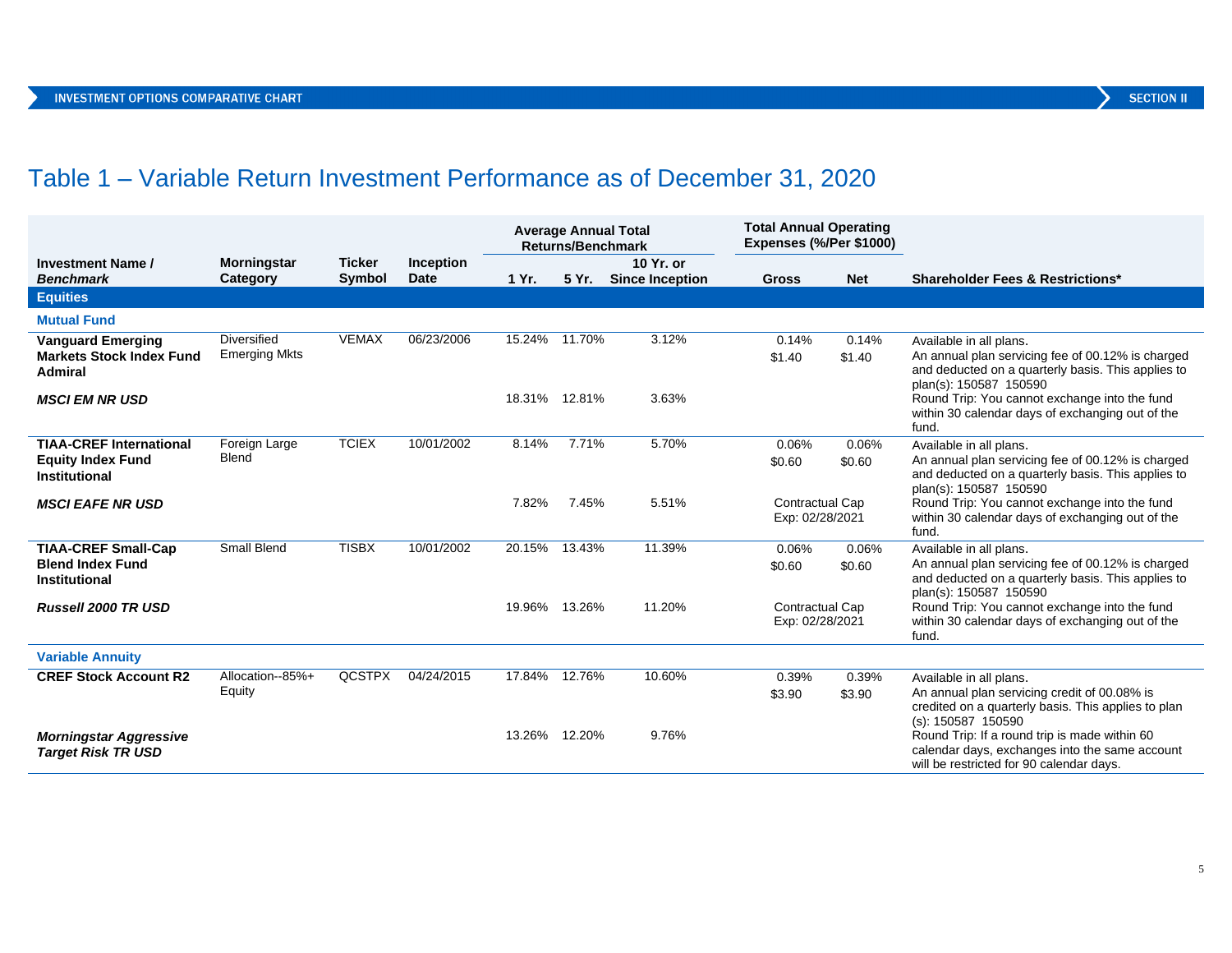| <b>SECTION</b> |  |
|----------------|--|
|                |  |
|                |  |

|                                                    |                                |                         |                          |        | <b>Average Annual Total</b><br><b>Returns/Benchmark</b> |                                    | <b>Total Annual Operating</b><br>Expenses (%/Per \$1000) |                 |                                                                                                                                                                                                                                                                                                                          |
|----------------------------------------------------|--------------------------------|-------------------------|--------------------------|--------|---------------------------------------------------------|------------------------------------|----------------------------------------------------------|-----------------|--------------------------------------------------------------------------------------------------------------------------------------------------------------------------------------------------------------------------------------------------------------------------------------------------------------------------|
| <b>Investment Name /</b><br><b>Benchmark</b>       | <b>Morningstar</b><br>Category | <b>Ticker</b><br>Symbol | Inception<br><b>Date</b> | 1 Yr.  |                                                         | 10 Yr. or<br>5 Yr. Since Inception | <b>Gross</b>                                             | <b>Net</b>      | <b>Shareholder Fees &amp; Restrictions*</b>                                                                                                                                                                                                                                                                              |
| <b>CREF Equity Index</b>                           | Large Blend                    |                         | QCEQPX 04/24/2015        |        | 20.56% 15.12%                                           | 13.43%                             | 0.29%                                                    | 0.29%           | Available in all plans.                                                                                                                                                                                                                                                                                                  |
| <b>Account R2</b><br><b>Russell 3000 TR USD</b>    |                                |                         |                          |        | 20.89% 15.43%                                           | 13.79%                             | \$2.90                                                   | \$2.90          | An annual plan servicing credit of 00.08% is<br>credited on a quarterly basis. This applies to plan<br>(s): 150587 150590<br>Round Trip: If a round trip is made within 60<br>calendar days, exchanges into the same account<br>will be restricted for 90 calendar days.                                                 |
| <b>CREF Growth Account R2</b>                      | Large Growth                   |                         | QCGRPX 04/24/2015        | 40.68% | 19.57%                                                  | 16.68%                             | 0.32%                                                    | 0.32%           | Available in all plans.                                                                                                                                                                                                                                                                                                  |
| <b>Russell 1000 Growth TR</b><br><b>USD</b>        |                                |                         |                          |        | 38.49% 21.00%                                           | 17.21%                             | \$3.20                                                   | \$3.20          | An annual plan servicing credit of 00.08% is<br>credited on a quarterly basis. This applies to plan<br>$(s)$ : 150587 150590<br>Contributions and Transfers in not allowed. This<br>applies to plan(s): 150587 150590<br>Round Trip: If a round trip is made within 60<br>calendar days, exchanges into the same account |
|                                                    |                                |                         |                          |        |                                                         |                                    |                                                          |                 | will be restricted for 90 calendar days.                                                                                                                                                                                                                                                                                 |
| <b>CREF Global Equities</b><br><b>Account R2</b>   | <b>World Stock</b>             | QCGLPX                  | 04/24/2015               | 22.68% | 12.53%                                                  | 10.04%                             | 0.36%<br>\$3.60                                          | 0.36%<br>\$3.60 | Available in all plans.<br>An annual plan servicing credit of 00.08% is<br>credited on a quarterly basis. This applies to plan<br>$(s)$ : 150587 150590                                                                                                                                                                  |
| <b>MSCI ACWI NR USD</b>                            |                                |                         |                          |        | 16.25% 12.26%                                           | 9.13%                              |                                                          |                 | Contributions and Transfers in not allowed. This<br>applies to plan(s): 150587 150590<br>Round Trip: If a round trip is made within 60<br>calendar days, exchanges into the same account<br>will be restricted for 90 calendar days.                                                                                     |
| <b>Fixed Income</b>                                |                                |                         |                          |        |                                                         |                                    |                                                          |                 |                                                                                                                                                                                                                                                                                                                          |
| <b>Mutual Fund</b>                                 |                                |                         |                          |        |                                                         |                                    |                                                          |                 |                                                                                                                                                                                                                                                                                                                          |
| <b>Columbia Emerging</b>                           | <b>Emerging Markets</b>        | <b>CEBYX</b>            | 11/08/2012               | 7.87%  | 7.29%                                                   | 3.95%                              | 0.69%                                                    | 0.69%           | Available in all plans.                                                                                                                                                                                                                                                                                                  |
| <b>Markets Bond Fund</b><br><b>Institutional 3</b> | <b>Bond</b>                    |                         |                          |        |                                                         |                                    | \$6.90                                                   | \$6.90          | An annual plan servicing fee of 00.12% is charged<br>and deducted on a quarterly basis. This applies to<br>plan(s): 150587 150590                                                                                                                                                                                        |
| <b>JPM EMBI Global TR USD</b>                      |                                |                         |                          | 5.88%  | 6.84%                                                   | 4.35%                              |                                                          |                 | Round Trip: You cannot exchange into the fund<br>within 30 calendar days of exchanging out of the<br>fund.                                                                                                                                                                                                               |
| <b>PIMCO Total Return Fund</b>                     | Intermediate                   | <b>PTTRX</b>            | 05/11/1987               | 8.88%  | 4.86%                                                   | 4.19%                              | 0.70%                                                    | 0.70%           | Available in all plans.                                                                                                                                                                                                                                                                                                  |
| <b>Institutional</b>                               | Core-Plus Bond                 |                         |                          |        |                                                         |                                    | \$7.00                                                   | \$7.00          | An annual plan servicing fee of 00.12% is charged<br>and deducted on a quarterly basis. This applies to<br>plan(s): 150587 150590                                                                                                                                                                                        |
| <b>BBgBarc US Agg Bond</b><br><b>TRUSD</b>         |                                |                         |                          | 7.51%  | 4.44%                                                   | 3.84%                              |                                                          |                 | Round Trip: You cannot exchange into the fund<br>within 30 calendar days of exchanging out of the<br>fund.                                                                                                                                                                                                               |
| <b>Variable Annuity</b>                            |                                |                         |                          |        |                                                         |                                    |                                                          |                 |                                                                                                                                                                                                                                                                                                                          |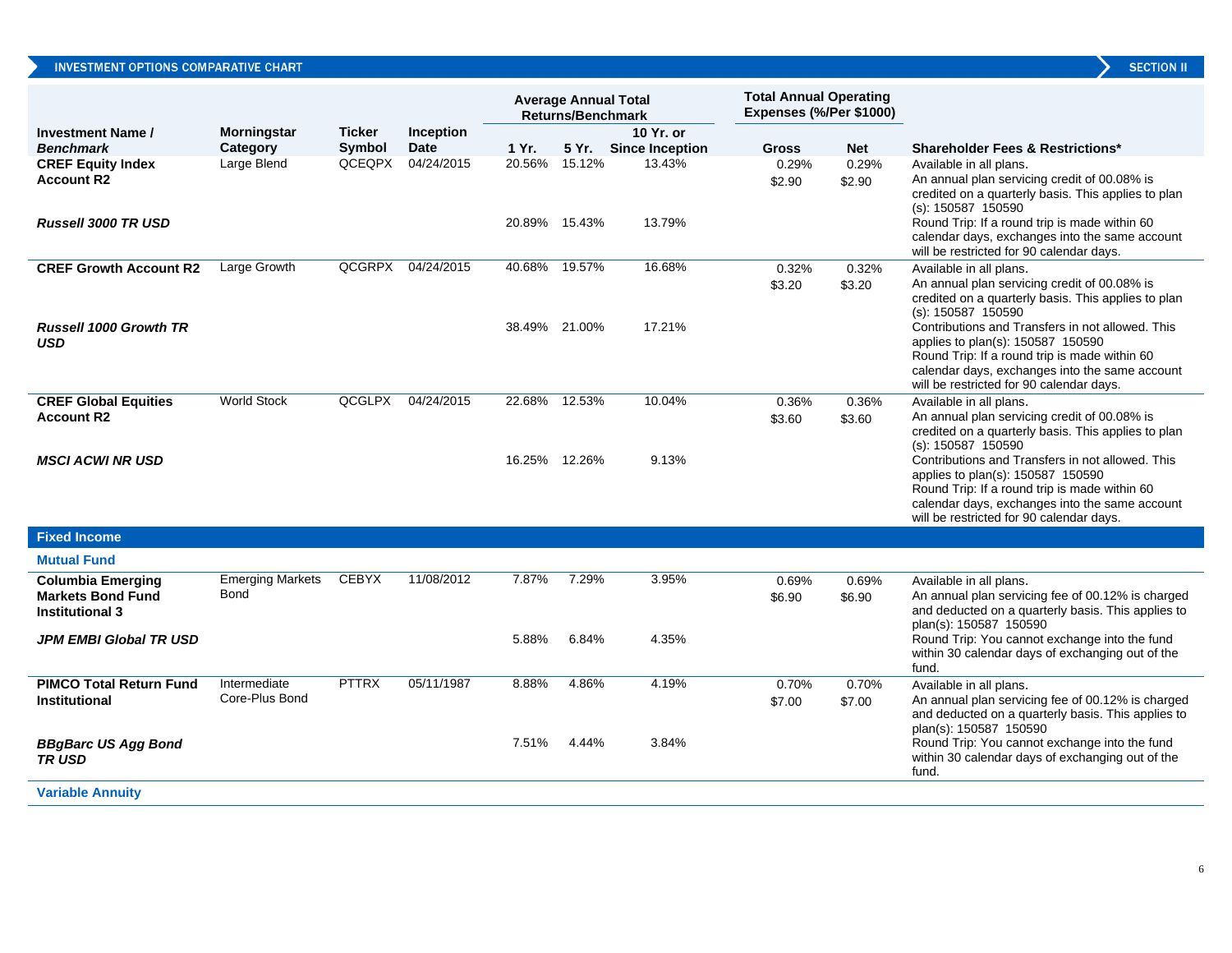## INVESTMENT OPTIONS COMPARATIVE CHART

|                                                                                                                                                      |                                   |               |                   |                | <b>Average Annual Total</b><br><b>Returns/Benchmark</b> |                        | <b>Total Annual Operating</b><br>Expenses (%/Per \$1000) |                 |                                                                                                                                                                                                                                                                                                        |
|------------------------------------------------------------------------------------------------------------------------------------------------------|-----------------------------------|---------------|-------------------|----------------|---------------------------------------------------------|------------------------|----------------------------------------------------------|-----------------|--------------------------------------------------------------------------------------------------------------------------------------------------------------------------------------------------------------------------------------------------------------------------------------------------------|
| <b>Investment Name /</b>                                                                                                                             | <b>Morningstar</b>                | <b>Ticker</b> | <b>Inception</b>  |                |                                                         | 10 Yr. or              |                                                          |                 |                                                                                                                                                                                                                                                                                                        |
| <b>Benchmark</b>                                                                                                                                     | Category                          | Symbol        | Date              | 1 Yr.          | 5 Yr.                                                   | <b>Since Inception</b> | <b>Gross</b>                                             | <b>Net</b>      | <b>Shareholder Fees &amp; Restrictions*</b>                                                                                                                                                                                                                                                            |
| <b>CREF Inflation-Linked</b><br><b>Bond Account R2</b><br><b>Bloomberg Barclays US</b><br><b>Treasury Inflation Notes</b><br><b>1-10 Yr TR USD</b>   | Inflation-Protected<br>Bond       | <b>QCILPX</b> | 04/24/2015        | 7.96%<br>8.39% | 3.91%<br>4.13%                                          | 3.03%<br>2.88%         | 0.29%<br>\$2.90                                          | 0.29%<br>\$2.90 | Available in all plans.<br>An annual plan servicing credit of 00.08% is<br>credited on a quarterly basis. This applies to plan<br>$(s)$ : 150587 150590<br>Round Trip: If a round trip is made within 60<br>calendar days, exchanges into the same account<br>will be restricted for 90 calendar days. |
| <b>CREF Bond Market</b><br><b>Account R2</b><br><b>Bloomberg Barclays US</b>                                                                         | Intermediate-<br><b>Term Bond</b> |               | QCBMPX 04/24/2015 | 7.85%<br>7.51% | 4.75%<br>4.44%                                          | 3.96%<br>3.84%         | 0.32%<br>\$3.20                                          | 0.32%<br>\$3.20 | Available in all plans.<br>An annual plan servicing credit of 00.08% is<br>credited on a quarterly basis. This applies to plan<br>$(s)$ : 150587 150590<br>Contributions and Transfers in not allowed. This                                                                                            |
| <b>Aggregate Bond TR USD</b>                                                                                                                         |                                   |               |                   |                |                                                         |                        |                                                          |                 | applies to plan(s): 150587 150590<br>Round Trip: If a round trip is made within 60<br>calendar days, exchanges into the same account<br>will be restricted for 90 calendar days.                                                                                                                       |
| <b>Money Market</b>                                                                                                                                  |                                   |               |                   |                |                                                         |                        |                                                          |                 |                                                                                                                                                                                                                                                                                                        |
| <b>Variable Annuity</b>                                                                                                                              |                                   |               |                   |                |                                                         |                        |                                                          |                 |                                                                                                                                                                                                                                                                                                        |
| <b>CREF Money Market</b><br><b>Account R2</b><br>7-day current annualized yield<br>$0.00\%$ as of<br>7-day effective annualized yield<br>0.00% as of | Money Market-<br>Taxable          |               | QCMMPX 04/24/2015 | 0.35%          | 0.83%                                                   | 0.41%                  | 0.29%<br>\$2.90                                          | 0.29%<br>\$2.90 | Available in all plans.<br>An annual plan servicing credit of 00.08% is<br>credited on a quarterly basis. This applies to plan<br>$(s)$ : 150587 150590                                                                                                                                                |
| <b>iMoneyNet Money Fund</b><br><b>Averages - All</b><br><b>Government</b>                                                                            |                                   |               |                   | 0.28%          | 0.80%                                                   | 0.41%                  |                                                          |                 |                                                                                                                                                                                                                                                                                                        |
| <b>Multi-Asset</b>                                                                                                                                   |                                   |               |                   |                |                                                         |                        |                                                          |                 |                                                                                                                                                                                                                                                                                                        |
| <b>Mutual Fund</b>                                                                                                                                   |                                   |               |                   |                |                                                         |                        |                                                          |                 |                                                                                                                                                                                                                                                                                                        |
| <b>TIAA-CREF Lifecycle</b><br><b>Index Retirement Income</b><br><b>Fund Institutional</b>                                                            | Allocation--30% to<br>50% Equity  | <b>TRILX</b>  | 09/30/2009        | 12.05%         | 7.97%                                                   | 6.81%                  | 0.26%<br>\$2.60                                          | 0.10%<br>\$1.00 | Available in all plans.<br>An annual plan servicing fee of 00.12% is charged<br>and deducted on a quarterly basis. This applies to<br>plan(s): 150587 150590                                                                                                                                           |
| <b>S&amp;P Target Date</b><br><b>Retirement Income TR</b><br><b>USD</b>                                                                              |                                   |               |                   | 8.81%          | 6.50%                                                   | 5.47%                  | Contractual Waiver<br>Exp: 09/30/2021                    |                 | Round Trip: You cannot exchange into the fund<br>within 30 calendar days of exchanging out of the<br>fund.                                                                                                                                                                                             |
| <b>TIAA-CREF Lifecycle</b><br>Index 2010 Fund<br><b>Institutional</b>                                                                                | Target Date 2000-<br>2010         | <b>TLTIX</b>  | 09/30/2009        | 11.97%         | 8.12%                                                   | 7.10%                  | 0.25%<br>\$2.50                                          | 0.10%<br>\$1.00 | Available in all plans.<br>An annual plan servicing fee of 00.12% is charged<br>and deducted on a quarterly basis. This applies to<br>plan(s): 150587 150590                                                                                                                                           |
| S&P Target Date 2010 TR<br><b>USD</b>                                                                                                                |                                   |               |                   | 9.95%          | 7.22%                                                   | 6.15%                  | Contractual Waiver<br>Exp: 09/30/2021                    |                 | Round Trip: You cannot exchange into the fund<br>within 30 calendar days of exchanging out of the                                                                                                                                                                                                      |

7

fund.

**SECTION II**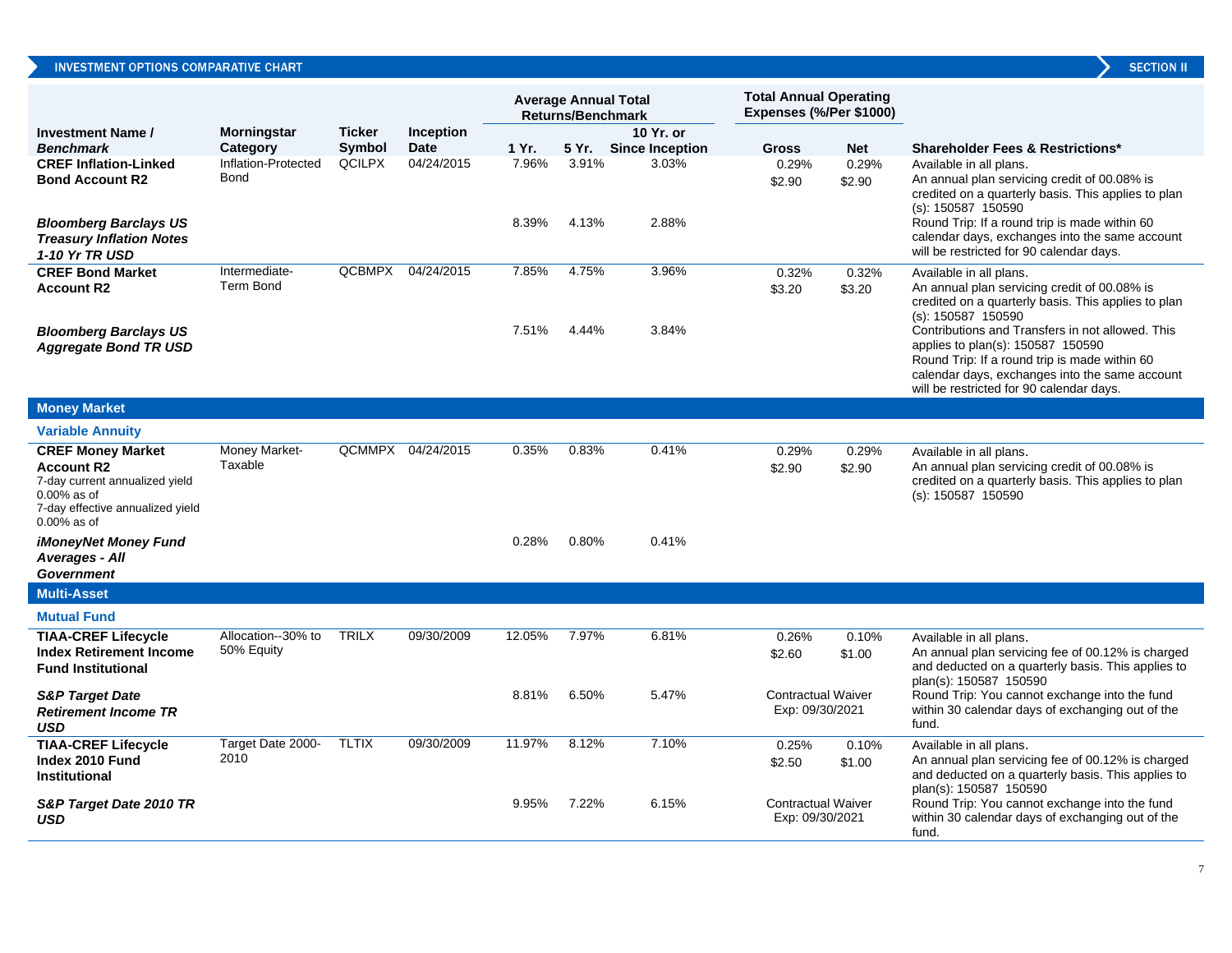| <b>SECTION</b> |  |  |  |
|----------------|--|--|--|
|                |  |  |  |

|                                                                           |                    |               |             | <b>Average Annual Total</b><br><b>Returns/Benchmark</b> |               | <b>Total Annual Operating</b><br>Expenses (%/Per \$1000) |                                                        |                 |                                                                                                                                                                                                                                                 |
|---------------------------------------------------------------------------|--------------------|---------------|-------------|---------------------------------------------------------|---------------|----------------------------------------------------------|--------------------------------------------------------|-----------------|-------------------------------------------------------------------------------------------------------------------------------------------------------------------------------------------------------------------------------------------------|
| <b>Investment Name /</b>                                                  | <b>Morningstar</b> | <b>Ticker</b> | Inception   |                                                         |               | 10 Yr. or                                                |                                                        |                 |                                                                                                                                                                                                                                                 |
| <b>Benchmark</b>                                                          | Category           | Symbol        | <b>Date</b> | 1 Yr.                                                   | 5 Yr.         | <b>Since Inception</b>                                   | <b>Gross</b>                                           | <b>Net</b>      | <b>Shareholder Fees &amp; Restrictions*</b>                                                                                                                                                                                                     |
| <b>TIAA-CREF Lifecycle</b><br>Index 2015 Fund<br><b>Institutional</b>     | Target-Date 2015   | <b>TLFIX</b>  | 09/30/2009  | 12.58%                                                  | 8.64%         | 7.56%                                                    | 0.23%<br>\$2.30                                        | 0.10%<br>\$1.00 | Available in all plans.<br>An annual plan servicing fee of 00.12% is charged<br>and deducted on a quarterly basis. This applies to<br>plan(s): 150587 150590                                                                                    |
| S&P Target Date 2015 TR<br>USD                                            |                    |               |             | 10.28%                                                  | 7.79%         | 6.77%                                                    | <b>Contractual Waiver</b><br>Exp: 09/30/2021           |                 | Round Trip: You cannot exchange into the fund<br>within 30 calendar days of exchanging out of the<br>fund.                                                                                                                                      |
| <b>TIAA-CREF Lifecycle</b>                                                | Target-Date 2020   | <b>TLWIX</b>  | 09/30/2009  | 13.07%                                                  | 9.25%         | 8.11%                                                    | 0.21%                                                  | 0.10%           | Available in all plans.                                                                                                                                                                                                                         |
| Index 2020 Fund<br><b>Institutional</b><br>S&P Target Date 2020 TR<br>USD |                    |               |             | 10.24%                                                  | 8.29%         | 7.29%                                                    | \$2.10<br><b>Contractual Waiver</b><br>Exp: 09/30/2021 | \$1.00          | An annual plan servicing fee of 00.12% is charged<br>and deducted on a quarterly basis. This applies to<br>plan(s): 150587 150590<br>Round Trip: You cannot exchange into the fund<br>within 30 calendar days of exchanging out of the<br>fund. |
| <b>TIAA-CREF Lifecycle</b>                                                | Target-Date 2025   | <b>TLQIX</b>  | 09/30/2009  | 14.00%                                                  | 10.03%        | 8.74%                                                    | 0.20%                                                  | 0.10%           | Available in all plans.                                                                                                                                                                                                                         |
| Index 2025 Fund<br><b>Institutional</b>                                   |                    |               |             |                                                         |               |                                                          | \$2.00                                                 | \$1.00          | An annual plan servicing fee of 00.12% is charged<br>and deducted on a quarterly basis. This applies to<br>plan(s): 150587 150590                                                                                                               |
| S&P Target Date 2025 TR<br>USD                                            |                    |               |             | 11.22%                                                  | 9.08%         | 7.88%                                                    | <b>Contractual Waiver</b><br>Exp: 09/30/2021           |                 | Round Trip: You cannot exchange into the fund<br>within 30 calendar days of exchanging out of the<br>fund.                                                                                                                                      |
| <b>TIAA-CREF Lifecycle</b><br>Index 2030 Fund<br><b>Institutional</b>     | Target-Date 2030   | <b>TLHIX</b>  | 09/30/2009  | 14.76%                                                  | 10.79%        | 9.36%                                                    | 0.20%<br>\$2.00                                        | 0.10%<br>\$1.00 | Available in all plans.<br>An annual plan servicing fee of 00.12% is charged<br>and deducted on a quarterly basis. This applies to<br>plan(s): 150587 150590                                                                                    |
| S&P Target Date 2030 TR<br><b>USD</b>                                     |                    |               |             | 11.91%                                                  | 9.78%         | 8.41%                                                    | <b>Contractual Waiver</b><br>Exp: 09/30/2021           |                 | Round Trip: You cannot exchange into the fund<br>within 30 calendar days of exchanging out of the<br>fund.                                                                                                                                      |
| <b>TIAA-CREF Lifecycle</b>                                                | Target-Date 2035   | <b>TLYIX</b>  | 09/30/2009  |                                                         | 15.54% 11.53% | 9.94%                                                    | 0.19%                                                  | 0.10%           | Available in all plans.                                                                                                                                                                                                                         |
| Index 2035 Fund<br><b>Institutional</b>                                   |                    |               |             |                                                         |               |                                                          | \$1.90                                                 | \$1.00          | An annual plan servicing fee of 00.12% is charged<br>and deducted on a quarterly basis. This applies to<br>plan(s): 150587 150590                                                                                                               |
| S&P Target Date 2035 TR<br><b>USD</b>                                     |                    |               |             | 12.79% 10.47%                                           |               | 8.91%                                                    | <b>Contractual Waiver</b><br>Exp: 09/30/2021           |                 | Round Trip: You cannot exchange into the fund<br>within 30 calendar days of exchanging out of the<br>fund.                                                                                                                                      |
| <b>TIAA-CREF Lifecycle</b><br>Index 2040 Fund<br><b>Institutional</b>     | Target-Date 2040   | <b>TLZIX</b>  | 09/30/2009  | 16.27%                                                  | 12.21%        | 10.42%                                                   | 0.19%<br>\$1.90                                        | 0.10%<br>\$1.00 | Available in all plans.<br>An annual plan servicing fee of 00.12% is charged<br>and deducted on a quarterly basis. This applies to<br>plan(s): 150587 150590                                                                                    |
| S&P Target Date 2040 TR<br>USD                                            |                    |               |             | 13.37%                                                  | 10.95%        | 9.26%                                                    | <b>Contractual Waiver</b><br>Exp: 09/30/2021           |                 | Round Trip: You cannot exchange into the fund<br>within 30 calendar days of exchanging out of the<br>fund.                                                                                                                                      |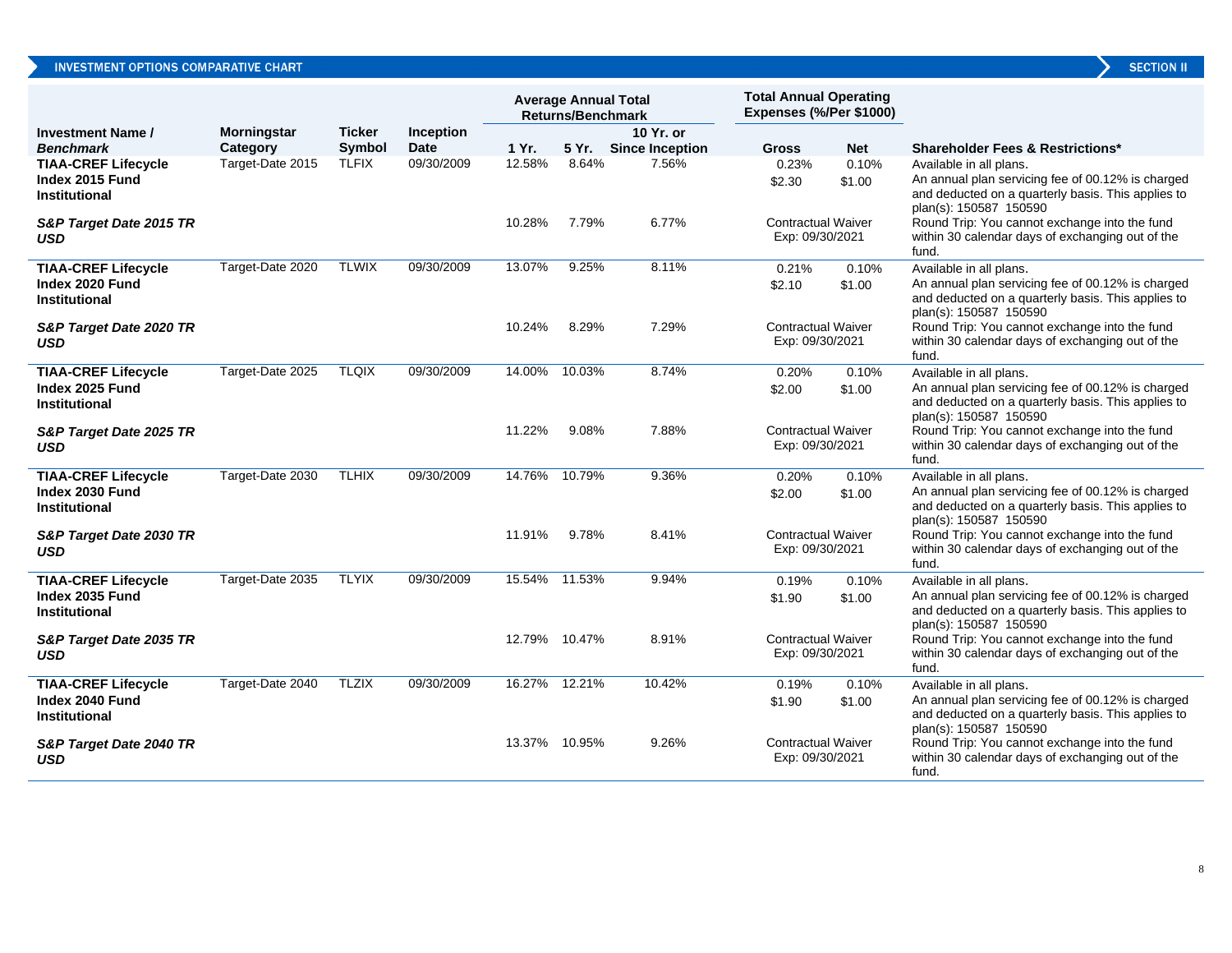|  | <b>SECTION I</b> |  |
|--|------------------|--|
|  |                  |  |
|  |                  |  |

|                                                                               |                                  |                        |                           |                  | <b>Average Annual Total</b><br><b>Returns/Benchmark</b> |                                  | <b>Total Annual Operating</b><br>Expenses (%/Per \$1000) |                     |                                                                                                                                                                                                       |
|-------------------------------------------------------------------------------|----------------------------------|------------------------|---------------------------|------------------|---------------------------------------------------------|----------------------------------|----------------------------------------------------------|---------------------|-------------------------------------------------------------------------------------------------------------------------------------------------------------------------------------------------------|
| <b>Investment Name /</b>                                                      | <b>Morningstar</b>               | <b>Ticker</b>          | Inception                 |                  |                                                         | 10 Yr. or                        |                                                          |                     |                                                                                                                                                                                                       |
| <b>Benchmark</b><br><b>TIAA-CREF Lifecycle</b>                                | Category<br>Target-Date 2045     | Symbol<br><b>TLXIX</b> | <b>Date</b><br>09/30/2009 | 1 Yr.<br>17.02%  | 5 Yr.<br>12.67%                                         | <b>Since Inception</b><br>10.65% | <b>Gross</b><br>0.19%                                    | <b>Net</b><br>0.10% | <b>Shareholder Fees &amp; Restrictions*</b>                                                                                                                                                           |
| Index 2045 Fund<br><b>Institutional</b>                                       |                                  |                        |                           |                  |                                                         |                                  | \$1.90                                                   | \$1.00              | Available in all plans.<br>An annual plan servicing fee of 00.12% is charged<br>and deducted on a quarterly basis. This applies to<br>plan(s): 150587 150590                                          |
| S&P Target Date 2045 TR<br><b>USD</b>                                         |                                  |                        |                           |                  | 13.66% 11.24%                                           | 9.49%                            | <b>Contractual Waiver</b><br>Exp: 09/30/2021             |                     | Round Trip: You cannot exchange into the fund<br>within 30 calendar days of exchanging out of the<br>fund.                                                                                            |
| <b>TIAA-CREF Lifecycle</b><br>Index 2050 Fund<br>Institutional                | Target-Date 2050                 | <b>TLLIX</b>           | 09/30/2009                | 17.20%           | 12.82%                                                  | 10.72%                           | 0.19%<br>\$1.90                                          | 0.10%<br>\$1.00     | Available in all plans.<br>An annual plan servicing fee of 00.12% is charged<br>and deducted on a quarterly basis. This applies to<br>plan(s): 150587 150590                                          |
| S&P Target Date 2050 TR<br>USD                                                |                                  |                        |                           |                  | 13.86% 11.44%                                           | 9.67%                            | <b>Contractual Waiver</b><br>Exp: 09/30/2021             |                     | Round Trip: You cannot exchange into the fund<br>within 30 calendar days of exchanging out of the<br>fund.                                                                                            |
| <b>TIAA-CREF Lifecycle</b><br>Index 2055 Fund<br><b>Institutional</b>         | Target-Date 2055                 | <b>TTIIX</b>           | 04/29/2011                | 17.22%           | 12.94%                                                  | 10.18%                           | 0.20%<br>\$2.00                                          | 0.10%<br>\$1.00     | Available in all plans.<br>An annual plan servicing fee of 00.12% is charged<br>and deducted on a quarterly basis. This applies to<br>plan(s): 150587 150590                                          |
| S&P Target Date 2055 TR<br>USD                                                |                                  |                        |                           |                  | 13.86% 11.55%                                           | 9.24%                            | <b>Contractual Waiver</b><br>Exp: 09/30/2021             |                     | Round Trip: You cannot exchange into the fund<br>within 30 calendar days of exchanging out of the<br>fund.                                                                                            |
| <b>TIAA-CREF Lifecycle</b><br>Index 2060 Fund<br><b>Institutional</b>         | Target-Date<br>2060+             | <b>TVIIX</b>           | 09/26/2014                | 17.40%           | 13.05%                                                  | 10.44%                           | 0.26%<br>\$2.60                                          | 0.10%<br>\$1.00     | Available in all plans.<br>An annual plan servicing fee of 00.12% is charged<br>and deducted on a quarterly basis. This applies to<br>plan(s): 150587 150590                                          |
| S&P Target Date 2060+<br><b>TRUSD</b>                                         |                                  |                        |                           |                  | 13.99% 11.71%                                           | 9.35%                            | <b>Contractual Waiver</b><br>Exp: 09/30/2021             |                     | Round Trip: You cannot exchange into the fund<br>within 30 calendar days of exchanging out of the<br>fund.                                                                                            |
| <b>Variable Annuity</b>                                                       |                                  |                        |                           |                  |                                                         |                                  |                                                          |                     |                                                                                                                                                                                                       |
| <b>CREF Social Choice</b><br><b>Account R2</b><br><b>Morningstar Moderate</b> | Allocation--50% to<br>70% Equity | QCSCPX                 | 04/24/2015                | 13.45%<br>12.82% | 9.93%<br>9.75%                                          | 8.40%<br>7.77%                   | 0.32%<br>\$3.20                                          | 0.32%<br>\$3.20     | Available in all plans.<br>An annual plan servicing credit of 00.08% is<br>credited on a quarterly basis. This applies to plan<br>(s): 150587 150590<br>Round Trip: If a round trip is made within 60 |
| <b>Target Risk TR USD</b>                                                     |                                  |                        |                           |                  |                                                         |                                  |                                                          |                     | calendar days, exchanges into the same account<br>will be restricted for 90 calendar days.                                                                                                            |
| <b>Real Estate</b>                                                            |                                  |                        |                           |                  |                                                         |                                  |                                                          |                     |                                                                                                                                                                                                       |
| <b>Variable Annuity</b>                                                       |                                  |                        |                           |                  |                                                         |                                  |                                                          |                     |                                                                                                                                                                                                       |
| <b>TIAA Real Estate Account</b>                                               | N/A                              | QREARX                 | 10/02/1995                | $-0.84%$         | 3.78%                                                   | 7.14%                            | 0.78%<br>\$7.80                                          | 0.78%<br>\$7.80     | Available in all plans.<br>An annual plan servicing credit of 00.12% is<br>credited on a quarterly basis. Applies to all plans.<br>Transfers out: Limit 1 per quarter. Limitations may                |
| <b>S&amp;P 500 TR USD</b>                                                     |                                  |                        |                           |                  | 18.40% 15.22%                                           | 13.88%                           |                                                          |                     | apply to any transaction resulting in a balance ><br>\$150,000.                                                                                                                                       |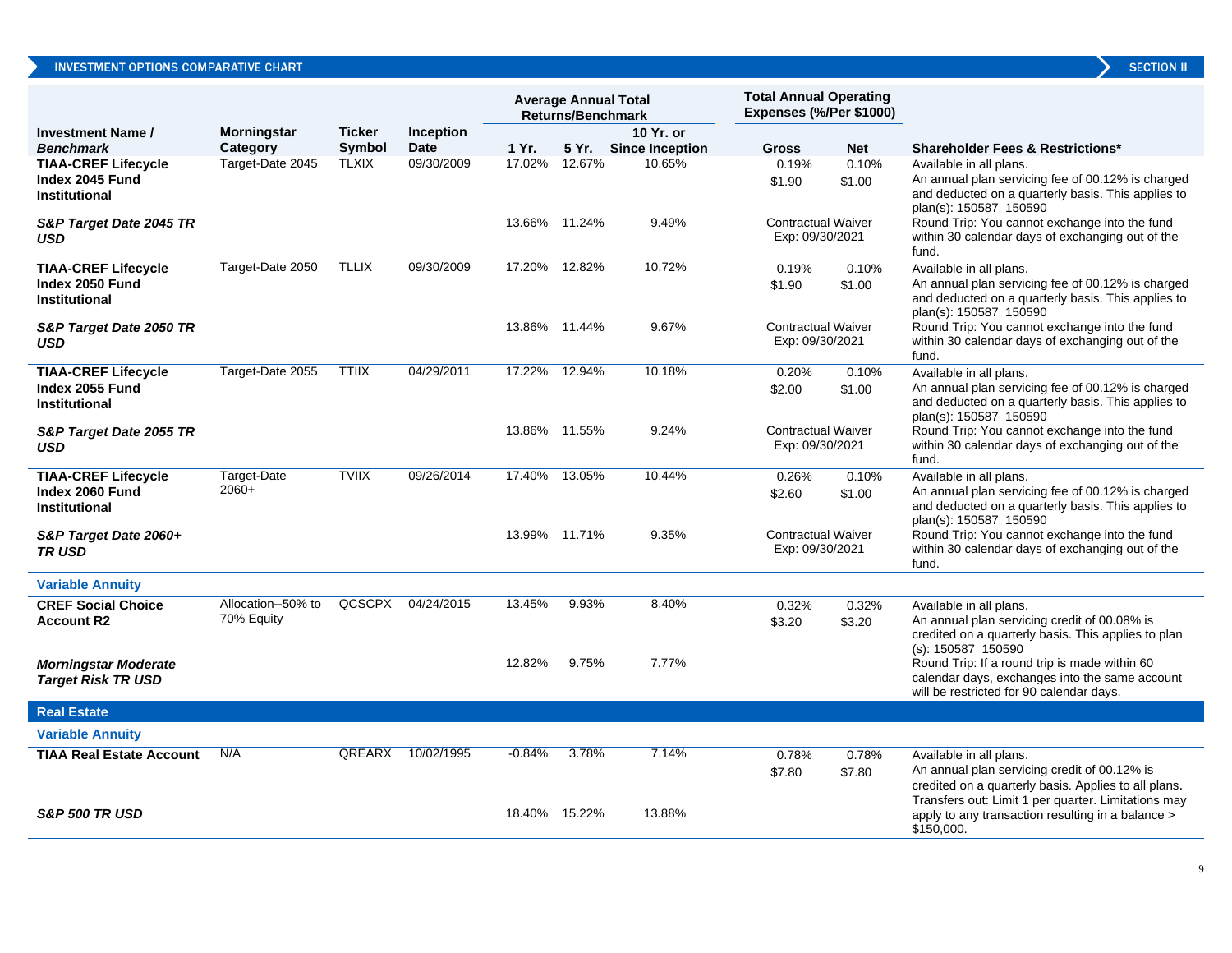Table 1 shows fee and expense information for the investment options listed including the Total Annual Operating Expenses expressed as a percentage and a dollar amount based upon a \$1,000 accumulation both as net and gross of expenses. Total Annual Operating Expenses is a measure of what it costs to operate an investment, expressed as a percentage of its assets, as a dollar amount or in basis points. These are costs the investor pays through a reduction in the investment's rate of return.

| * Legend of plan name for each applicable plan number |                                                                    |  |  |  |  |  |
|-------------------------------------------------------|--------------------------------------------------------------------|--|--|--|--|--|
| <b>Plans</b>                                          | <b>Plan Names</b>                                                  |  |  |  |  |  |
| 150587                                                | HAMILTON COLLEGE 403(B) RETIREMENT PLAN                            |  |  |  |  |  |
| 150590                                                | HAMILTON COLLEGE 403(B) RETIREMENT PL (EE<br><b>CONTRIBUTIONS)</b> |  |  |  |  |  |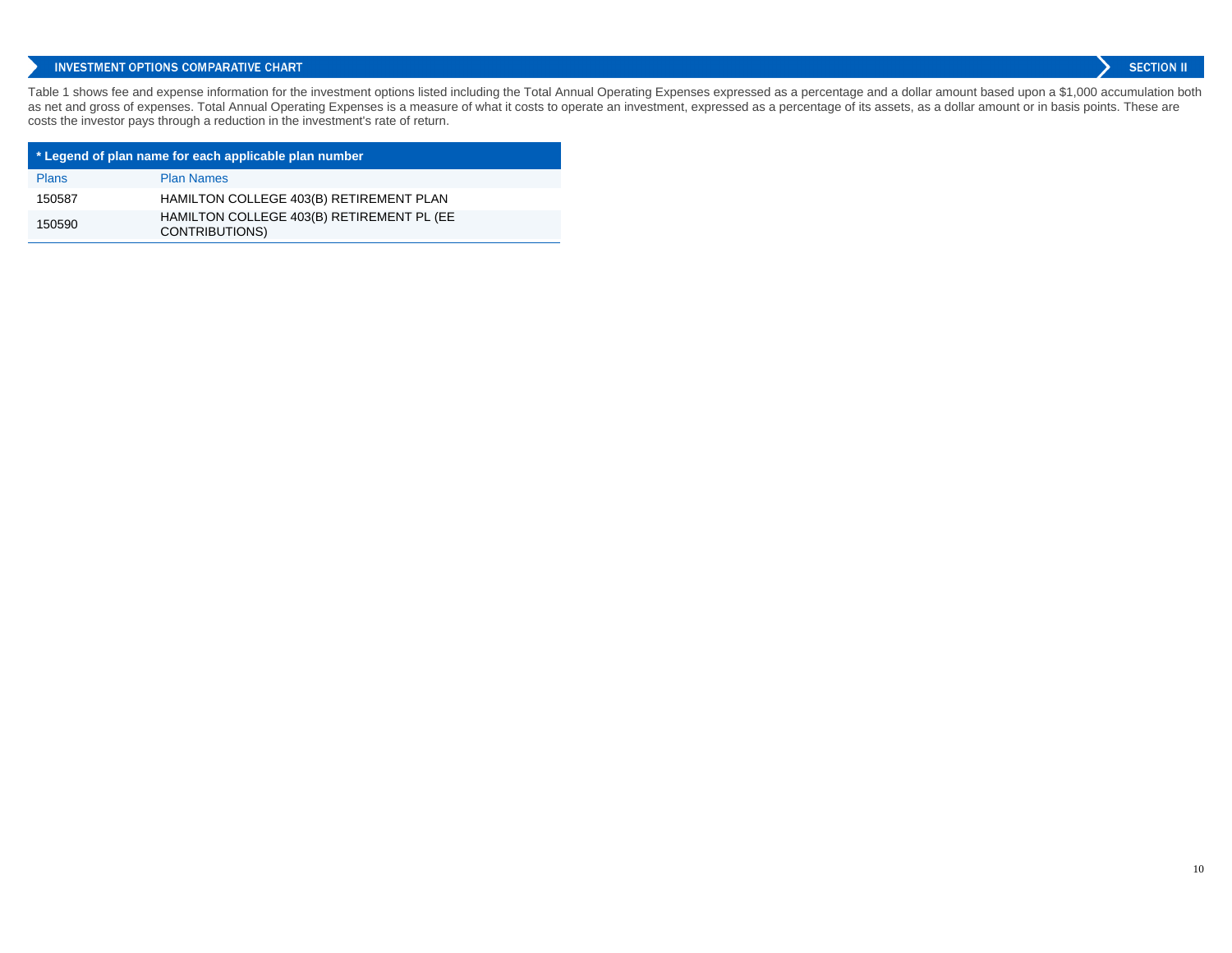## Table 2– Fixed Return Investments

The following chart lists the plan's investment options that have a fixed or stated rate of return.

| <b>Name/Type/Option</b>                                   | Return | <b>Term</b>           | <b>Additional Information*</b>                                                                                                                                                                                                                                                                                                                                                                                                                                                                                                                                                                                                                                                                                                                                                                                                                                                                                                                                                                                                                                                                                                                                                                                                                                                                                                                                                                                                                                                                                                                                                                                                                                                                                                                                                                                                                                                                                                           |
|-----------------------------------------------------------|--------|-----------------------|------------------------------------------------------------------------------------------------------------------------------------------------------------------------------------------------------------------------------------------------------------------------------------------------------------------------------------------------------------------------------------------------------------------------------------------------------------------------------------------------------------------------------------------------------------------------------------------------------------------------------------------------------------------------------------------------------------------------------------------------------------------------------------------------------------------------------------------------------------------------------------------------------------------------------------------------------------------------------------------------------------------------------------------------------------------------------------------------------------------------------------------------------------------------------------------------------------------------------------------------------------------------------------------------------------------------------------------------------------------------------------------------------------------------------------------------------------------------------------------------------------------------------------------------------------------------------------------------------------------------------------------------------------------------------------------------------------------------------------------------------------------------------------------------------------------------------------------------------------------------------------------------------------------------------------------|
| <b>Guaranteed Annuity</b>                                 |        |                       |                                                                                                                                                                                                                                                                                                                                                                                                                                                                                                                                                                                                                                                                                                                                                                                                                                                                                                                                                                                                                                                                                                                                                                                                                                                                                                                                                                                                                                                                                                                                                                                                                                                                                                                                                                                                                                                                                                                                          |
| TIAA Traditional-Group Supplemental Retirement<br>Annuity | 3.00%  | Through<br>02/28/2021 | Available in plan(s): 150590<br>An annual plan servicing credit of 00.03% is credited on a quarterly basis. This applies to plan(s):<br>150590<br>The current rate shown applies to premiums remitted during the month of January 2021 and will be<br>credited through 2/28/2021. This rate is subject to change in subsequent months. Up-to-date rate of<br>return information is available on your plan-specific website noted above or at 800-842-2733. TIAA<br>Traditional guarantees your principal and a minimum annual interest rate. The guaranteed minimum<br>interest rate is 3.00%, and is effective while the funds remain in the contract. The account also offers<br>the opportunity for additional amounts in excess of the guaranteed minimum interest rate. When<br>declared, additional amounts remain in effect for the twelve-month period that begins each March 1 for<br>accumulating annuities and January 1 for payout annuities. Additional amounts are not guaranteed for<br>the future years. All guarantees are subject to TIAA's claims paying ability. For Group Supplemental<br>Retirement Annuity (GSRA) contracts, and subject to the terms of your employer's plan, lump-sum<br>withdrawals and transfers are available from the TIAA Traditional account without any restrictions or<br>charges. After termination of employment additional income options may be available including income<br>for life, income for a fixed period of time, and IRS required minimum distribution payments.                                                                                                                                                                                                                                                                                                                                                                                                          |
|                                                           |        |                       | Available in all plans.                                                                                                                                                                                                                                                                                                                                                                                                                                                                                                                                                                                                                                                                                                                                                                                                                                                                                                                                                                                                                                                                                                                                                                                                                                                                                                                                                                                                                                                                                                                                                                                                                                                                                                                                                                                                                                                                                                                  |
|                                                           |        |                       | An annual plan servicing credit of 00.03% is credited on a quarterly basis. Applies to all plans.                                                                                                                                                                                                                                                                                                                                                                                                                                                                                                                                                                                                                                                                                                                                                                                                                                                                                                                                                                                                                                                                                                                                                                                                                                                                                                                                                                                                                                                                                                                                                                                                                                                                                                                                                                                                                                        |
|                                                           |        |                       | The current rate shown applies to premiums remitted during the month of January 2021 and will be<br>credited through 2/28/2021. This rate is subject to change in subsequent months. Up-to-date rate of<br>return information is available on your plan-specific website noted above or at 800-842-2733. TIAA<br>Traditional guarantees your principal and a minimum annual interest rate. The guaranteed minimum<br>interest rate is 3.00%, and is effective while the funds remain in the contract. The account also offers<br>the opportunity for additional amounts in excess of the guaranteed minimum interest rate. When<br>declared, additional amounts remain in effect for the twelve-month period that begins each March 1 for<br>accumulating annuities and January 1 for payout annuities. Additional amounts are not guaranteed for<br>the future years. All guarantees are subject to TIAA's claims paying ability. TIAA Traditional is designed<br>primarily to help meet your long-term retirement income needs; it is not a short-term savings vehicle.<br>Therefore, some contracts require that benefits are paid in installments over time and/or may impose<br>surrender charges on certain withdrawals. TIAA has rewarded participants who save in contracts where<br>benefits are paid in installments over time instead of in an immediate lump-sum by crediting higher<br>interest rates, typically 0.50% to 0.75% higher. Higher rates will lead to higher account balances and<br>more retirement income for you. For Retirement Annuity (RA) contracts, lump-sum withdrawals are not<br>available from the TIAA Traditional account. Subject to the terms of your plan, all withdrawals and<br>transfers from the account must be paid in ten annual installments. After termination of employment<br>additional income options may be available including income for life, interest-only payments, and IRS |
| <b>TIAA Traditional-Retirement Annuity</b>                | 3.00%  | Through<br>02/28/2021 | required minimum distribution payments.                                                                                                                                                                                                                                                                                                                                                                                                                                                                                                                                                                                                                                                                                                                                                                                                                                                                                                                                                                                                                                                                                                                                                                                                                                                                                                                                                                                                                                                                                                                                                                                                                                                                                                                                                                                                                                                                                                  |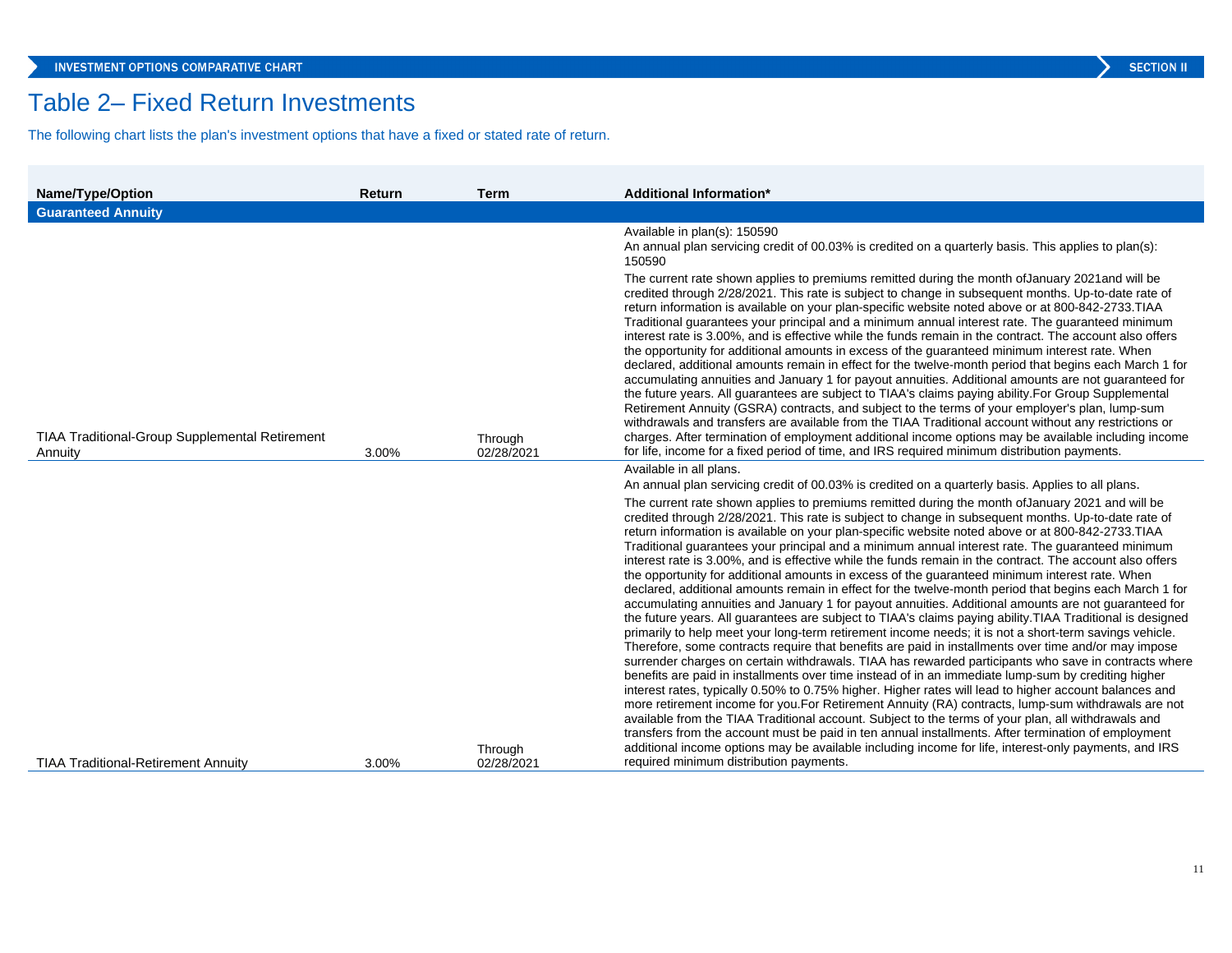| <b>INVESTMENT OPTIONS COMPARATIVE CHART</b>                            |                                                         |        |                       | <b>SECTION II</b>                                                                                                                                                                                                                                                                                                                                                                                                                                                                                                                                                                                                                                                                                                                                                                                                                                                                                                                                                                                                                                                                                                                                                                                                                                                                                                                                                      |
|------------------------------------------------------------------------|---------------------------------------------------------|--------|-----------------------|------------------------------------------------------------------------------------------------------------------------------------------------------------------------------------------------------------------------------------------------------------------------------------------------------------------------------------------------------------------------------------------------------------------------------------------------------------------------------------------------------------------------------------------------------------------------------------------------------------------------------------------------------------------------------------------------------------------------------------------------------------------------------------------------------------------------------------------------------------------------------------------------------------------------------------------------------------------------------------------------------------------------------------------------------------------------------------------------------------------------------------------------------------------------------------------------------------------------------------------------------------------------------------------------------------------------------------------------------------------------|
| Name/Type/Option                                                       |                                                         | Return | <b>Term</b>           | Additional Information*                                                                                                                                                                                                                                                                                                                                                                                                                                                                                                                                                                                                                                                                                                                                                                                                                                                                                                                                                                                                                                                                                                                                                                                                                                                                                                                                                |
|                                                                        |                                                         |        |                       | Available in plan(s): 150590<br>An annual plan servicing credit of 00.03% is credited on a quarterly basis. This applies to plan(s):<br>150590                                                                                                                                                                                                                                                                                                                                                                                                                                                                                                                                                                                                                                                                                                                                                                                                                                                                                                                                                                                                                                                                                                                                                                                                                         |
|                                                                        | <b>TIAA Traditional-Supplemental Retirement Annuity</b> | 3.00%  | Through<br>02/28/2021 | The current rate shown applies to premiums remitted during the month of January 2021 and will be<br>credited through 2/28/2021. This rate is subject to change in subsequent months. Up-to-date rate of<br>return information is available on your plan-specific website noted above or at 800-842-2733. TIAA<br>Traditional guarantees your principal and a minimum annual interest rate. The guaranteed minimum<br>interest rate is 3.00%, and is effective while the funds remain in the contract. The account also offers<br>the opportunity for additional amounts in excess of the guaranteed minimum interest rate. When<br>declared, additional amounts remain in effect for the twelve-month period that begins each March 1 for<br>accumulating annuities and January 1 for payout annuities. Additional amounts are not guaranteed for<br>the future years. All guarantees are subject to TIAA's claims paying ability. For Supplemental Retirement<br>Annuity (SRA) contracts, and subject to the terms of your employer's plan, lump-sum withdrawals and<br>transfers are available from the TIAA Traditional account without any restrictions or charges. After<br>termination of employment additional income options may be available including income for life, income<br>for a fixed period of time, and IRS required minimum distribution payments. |
|                                                                        | * Legend of plan name for each applicable plan number   |        |                       |                                                                                                                                                                                                                                                                                                                                                                                                                                                                                                                                                                                                                                                                                                                                                                                                                                                                                                                                                                                                                                                                                                                                                                                                                                                                                                                                                                        |
| <b>Plans</b>                                                           | <b>Plan Names</b>                                       |        |                       |                                                                                                                                                                                                                                                                                                                                                                                                                                                                                                                                                                                                                                                                                                                                                                                                                                                                                                                                                                                                                                                                                                                                                                                                                                                                                                                                                                        |
| 150587<br>HAMILTON COLLEGE 403(B) RETIREMENT PLAN                      |                                                         |        |                       |                                                                                                                                                                                                                                                                                                                                                                                                                                                                                                                                                                                                                                                                                                                                                                                                                                                                                                                                                                                                                                                                                                                                                                                                                                                                                                                                                                        |
| HAMILTON COLLEGE 403(B) RETIREMENT PL (EE<br>150590<br>OMITDIDI ITIONI |                                                         |        |                       |                                                                                                                                                                                                                                                                                                                                                                                                                                                                                                                                                                                                                                                                                                                                                                                                                                                                                                                                                                                                                                                                                                                                                                                                                                                                                                                                                                        |

CONTRIBUTIONS)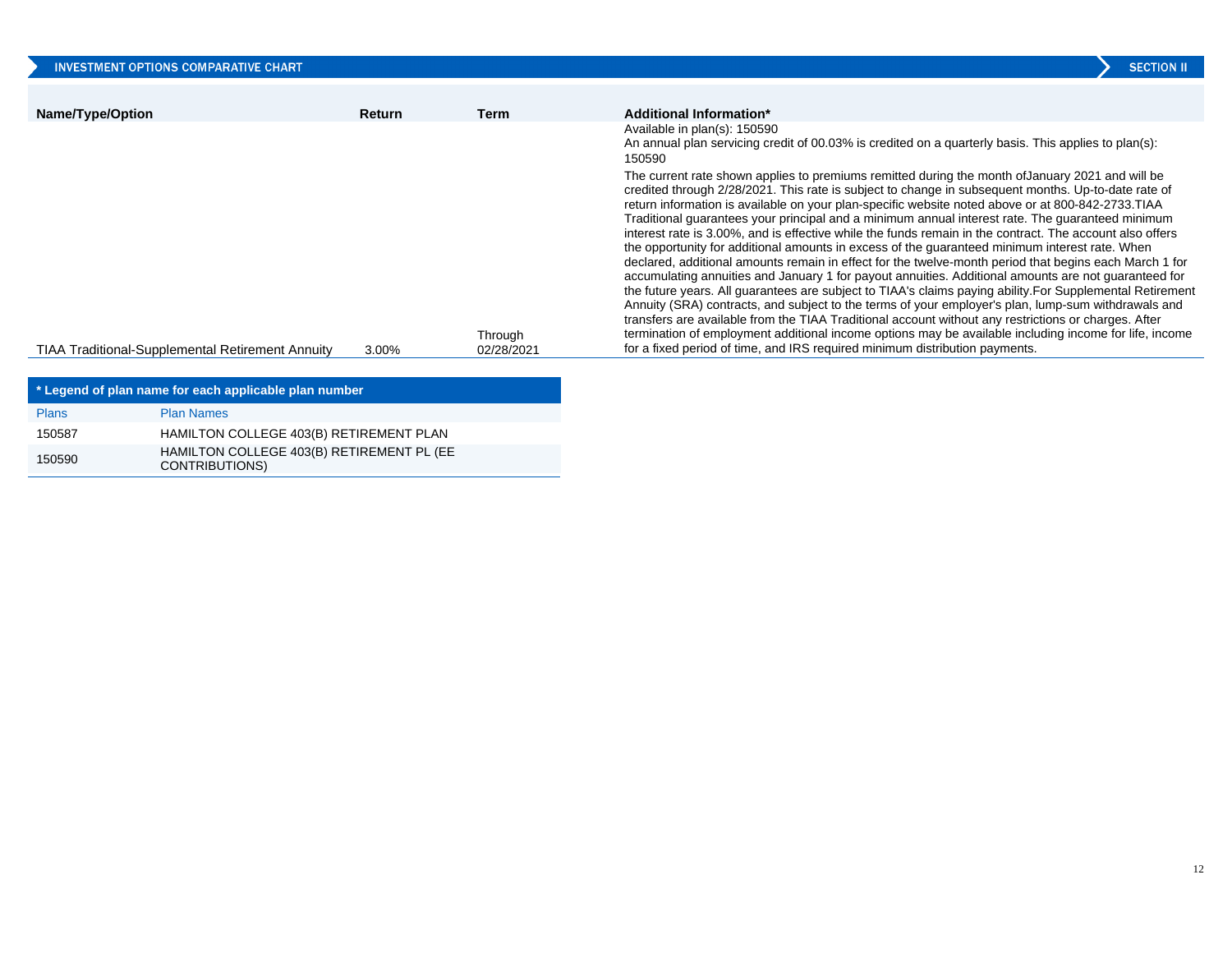## Part B. Annuity Information

The information below focuses on the annuity options under the plan. Annuities are insurance contracts that allow you to receive a guaranteed stream of payments at regular intervals, usually beginning when you retire and lasting for your entire life. Annuities are issued by insurance companies. Guarantees of an insurance company are subject to its long-term financial strength and claims-paying ability.

## TIAA Traditional Annuity Lifetime Income Option **OBJECTIVES / GOALS**

To provide a guaranteed stable stream of income for your life and, if you choose, the life of an annuity partner. A TIAA Traditional Annuity provides income stability by providing a minimum guaranteed interest rate as well as the potential for additional interest. TIAA Traditional can be part of a diversified retirement portfolio that may include stocks (equities), bonds (fixed income), real estate, and money market investments. Electing a life annuity is just one of many payout options available under the TIAA Traditional Annuity.

#### **PRICING FACTORS**

The amount of your lifetime income is dependent upon many factors including:

- The type of annuity selected (single life, joint life, with or without guaranteed minimum periods), and your selection of either the standard or graded benefit method.
- The amount of accumulations converted to a life annuity.
- Your age and, if applicable, the age of your annuity partner.
- The projected returns of the TIAA Traditional Annuity.

Under no circumstances will you receive less than the guaranteed amount of income required under the annuity contracts. To learn more about investments that offer lifetime annuity income, please access the web link provided in the Performance and Fee Information section.

#### **RESTRICTIONS / FEES**

- You may not begin a one-life annuity after you attain age 90, nor may you begin a two-life annuity after you or your annuity partner attains age 90.
- Subject to contract terms, if your accumulation is less than \$5,000 on your annuity starting date, TIAA may choose instead to pay your accumulations to you in a single sum.
- If your TIAA annuity payment would be less than \$100, TIAA has the right to change the payment frequency which would result in a payment of \$100 or more.
- Once you have elected a lifetime annuity, your election is irrevocable.

## TIAA Real Estate and CREF Variable Annuity Lifetime Income Options **OBJECTIVES / GOALS**

To provide a variable stream of income for your life and, if you choose, the life of an annuity partner. This lifetime annuity provides a variable income that you cannot outlive. A variable annuity can be part of a diversified retirement portfolio that may include guaranteed, stocks (equities), bonds (fixed income), real estate, and money market investments. Electing a life annuity is just one of many payout options available.

#### **PRICING FACTORS**

The amount of your lifetime income is dependent upon many factors including:

- The type of annuity selected (single life, joint life, with or without guaranteed minimum periods).
- The amount of accumulations converted to a life annuity.
- Your age and, if applicable, the age of your annuity partner.
- The investment performance of the variable annuity account your annuity is based upon.

Variable annuity accounts don't guarantee a minimum income. Income fluctuates based on market performance and is directly tied to the accounts' investment returns. A 4% annual investment return is assumed. Generally, if the actual return in a given year is greater than 4% the amount of annuity income will increase; if it is less than 4%, the income will decrease. To learn more about investments that offer lifetime annuity income, please access the web link provided in the Performance and Fee Information section.

#### **RESTRICTIONS / FEES**

- You may not begin a one-life annuity after you attain age 90, nor may you begin a two-life annuity after you or your annuity partner attains age 90.
- Subject to contract terms, if your accumulation is less than \$5,000 on your annuity starting date, TIAA may choose instead to pay your accumulations to you in a single sum.
- If your annuity payment would be less than \$100, TIAA has the right to change the payment frequency which would result in a payment of \$100 or more.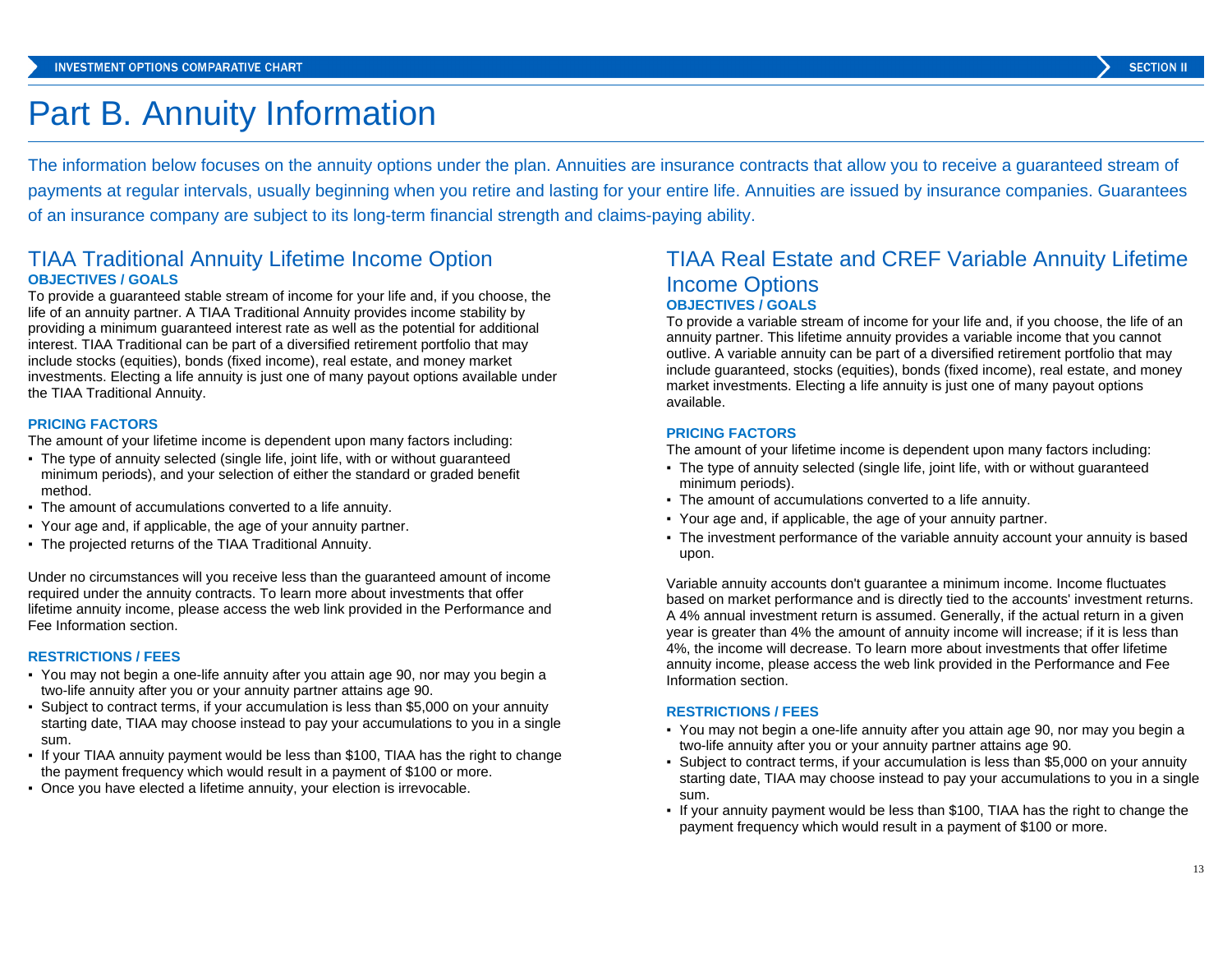- Once you have elected a lifetime annuity, your election is irrevocable.
- Upon annuitization of CREF accumulations, the expenses associated with CREF will be the same as the R3 Class regardless of the CREF Class prior to annuitization. The R3 Class has the lowest expense of all the CREF Classes.